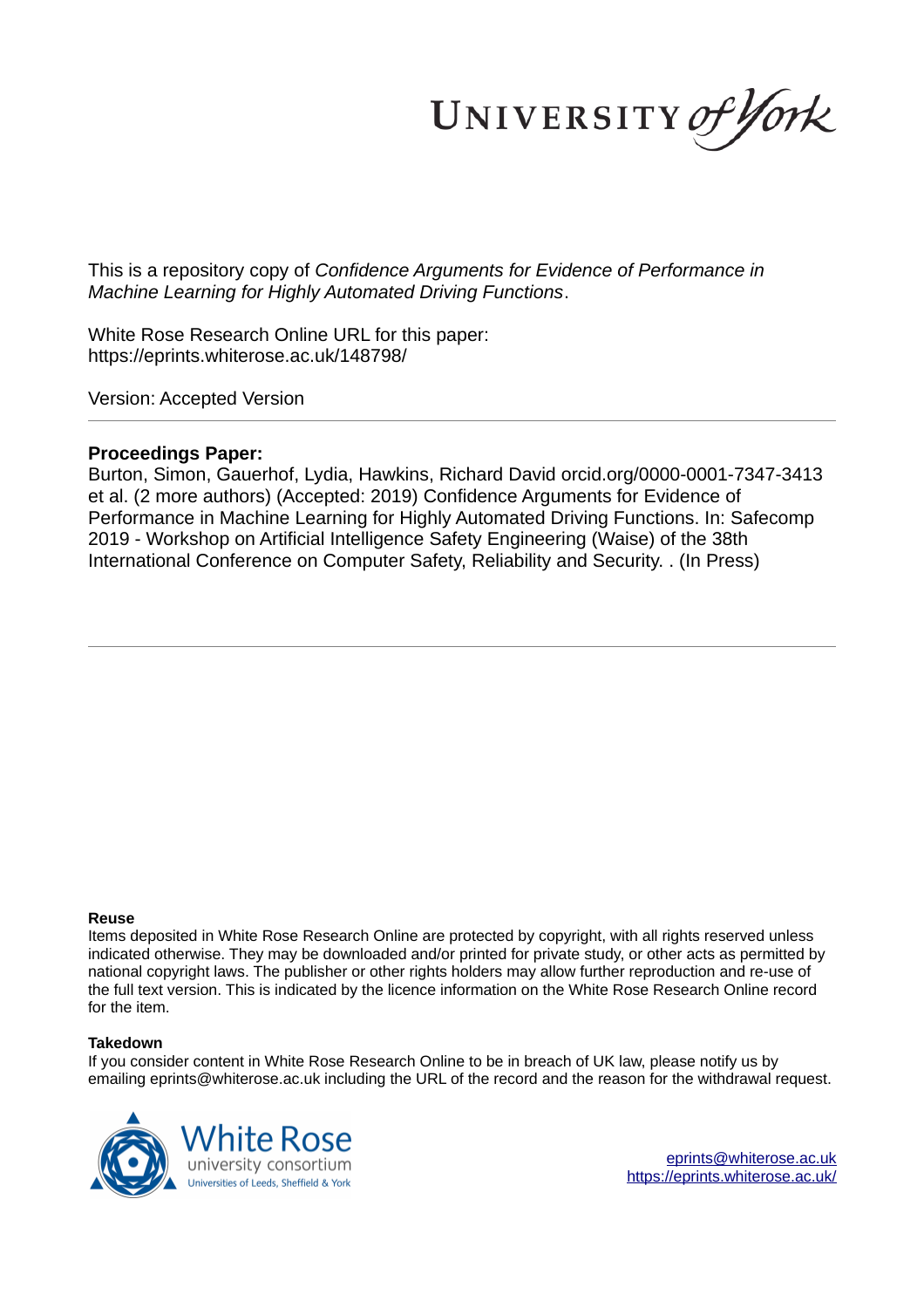# Confidence Arguments for Evidence of Performance in Machine Learning for Highly Automated Driving Functions

Simon Burton<sup>1,3</sup>, Lydia Gauerhof<sup>2</sup>, Bibhuti Bhusan Sethy<sup>2</sup>, Ibrahim Habli<sup>3</sup>, and Richard Hawkins<sup>3</sup>

<sup>1</sup> Systems Engineering Vehicle, Robert Bosch GmbH, Schwieberdinger Str. 76, 71636 Ludwigsburg, Germany <sup>2</sup> Corporate Research, Robert Bosch GmbH, Robert-Bosch-Campus 1, 71272

Renningen, Germany

{Simon.Burton, Lydia.Gauerhof, BibhutiBhusan.Sethy}@de.bosch.com

<sup>3</sup> Assuring Autonomy International Programme, The University of York, York, U.K. {Ibrahim.Habli, Richard.Hawkins}@york.ac.uk

Abstract. Due to their ability to efficiently process unstructured and highly dimensional input data, machine learning algorithms are being applied to perception tasks for highly automated driving functions. The consequences of failures and insufficiencies in such algorithms are severe and a convincing assurance case that the algorithms meet certain safety requirements is therefore required. However, the task of demonstrating the performance of such algorithms is non-trivial, and as yet, no consensus has formed regarding an appropriate set of verification measures. This paper provides a framework for reasoning about the contribution of performance evidence to the assurance case for machine learning in an automated driving context and applies the evaluation criteria to a pedestrian recognition case study.

Keywords: Highly Automated Driving · Machine Learning · Safety Assurance.

# 1 Introduction

Highly Automated Driving (HAD) has the potential to radically decrease the number of road accidents as well as introducing significant convenience and ecological benefits. At the same time, HAD functions are themselves safety-critical and must therefore be demonstrated to meet strict safety criteria before their release for use on public roads. Existing safety standards such as ISO 26262 [3] define prerequisites that must be fulfilled to minimise the risk of hazards caused by random hardware and systematic failures in the electrical/electronic systems. Due to the complexity of the systems and inherent uncertainty in the operating environment, HAD systems also require an increased focus on demonstrating that hazards are not caused by inherent restrictions in the sensors, actuators or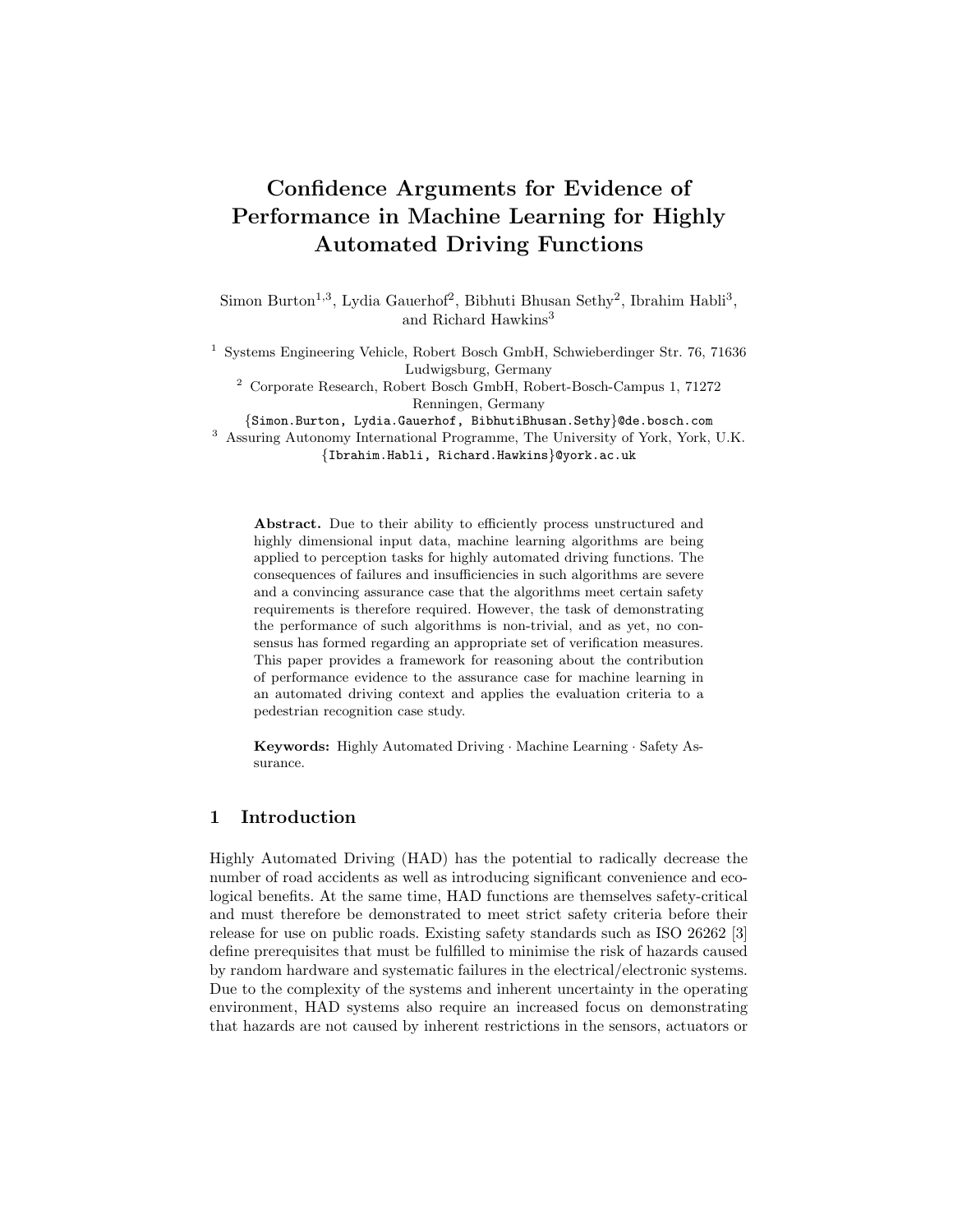decision logic. ISO PAS 21448 [1] addresses the "Safety of the Intended Functionality" by considering such effects. However, this standard is currently focused on Level 1 to 2 [4] driver assistance systems rather than Level 3 to 5 HAD systems which include higher levels of autonomy and for which machine learning is seen as a key enabling technology.

Machine learning algorithms and in particular Deep Neural Networks (DNNs) [15] are being applied to the task of providing an accurate perception for highly automated driving functions. One of the challenges caused by applying machine learning methods to these tasks is that a precise specification of the required behaviour is often not possible. Indeed, it is the very fact that the machine learning functions are able to infer the target function without a detailed specification, based on the presented training data that makes them so appealing. The lack of a precise specification combined with the unpredictable and opaque nature of the algorithms introduce high degrees of uncertainty into the safety assurance process.

This paper is organised as follows: A generic safety case pattern for arguing the performance of machine learning models previously proposed by the authors is summarised in Section 2. This is then used to derive a model for reasoning about the contribution of evidence to this assurance case pattern in Section 3 and used to formulate a corresponding confidence argument approach. In Section 4, the confidence argument approach is then applied to techniques that have been developed for verifying DNN-based perception functions for highly automated driving. Feature map sensitivity analysis is also used to provide counter-evidence for the confidence argument. The paper closes with a discussion of the need for a more rigorous approach to developing and proposing performance evaluation methods within a safety context and proposes future work in this area.

# 2 Safety Case Patterns for Machine Learning

In order to support the claim that the Machine Learning Model (MLM) meets its performance requirements, it is important to understand the causes of such insufficiencies. As interest in machine learning safety has grown, a number of authors [6], [25], [26] have investigated different causes of performance limitations in machine learning functions. Some examples applicable to HAD are described below:

- Distributional shift: Critical or ambiguous situations, within which the system must react in a predictably safe manner, may occur rarely or may be so dangerous that they are not well represented in the training data. It must be argued that the training data contains an appropriate distribution of all classes of critical situations and object classes or that the selected training leads to an appropriate level of generalisation. In addition, the system should continue to perform safely even if the operational environment differs from the training environment over time [6].
- Robustness deficits of the trained function: An adversarial perturbation [16], [19], [20] is an input sample that is similar (at least to the human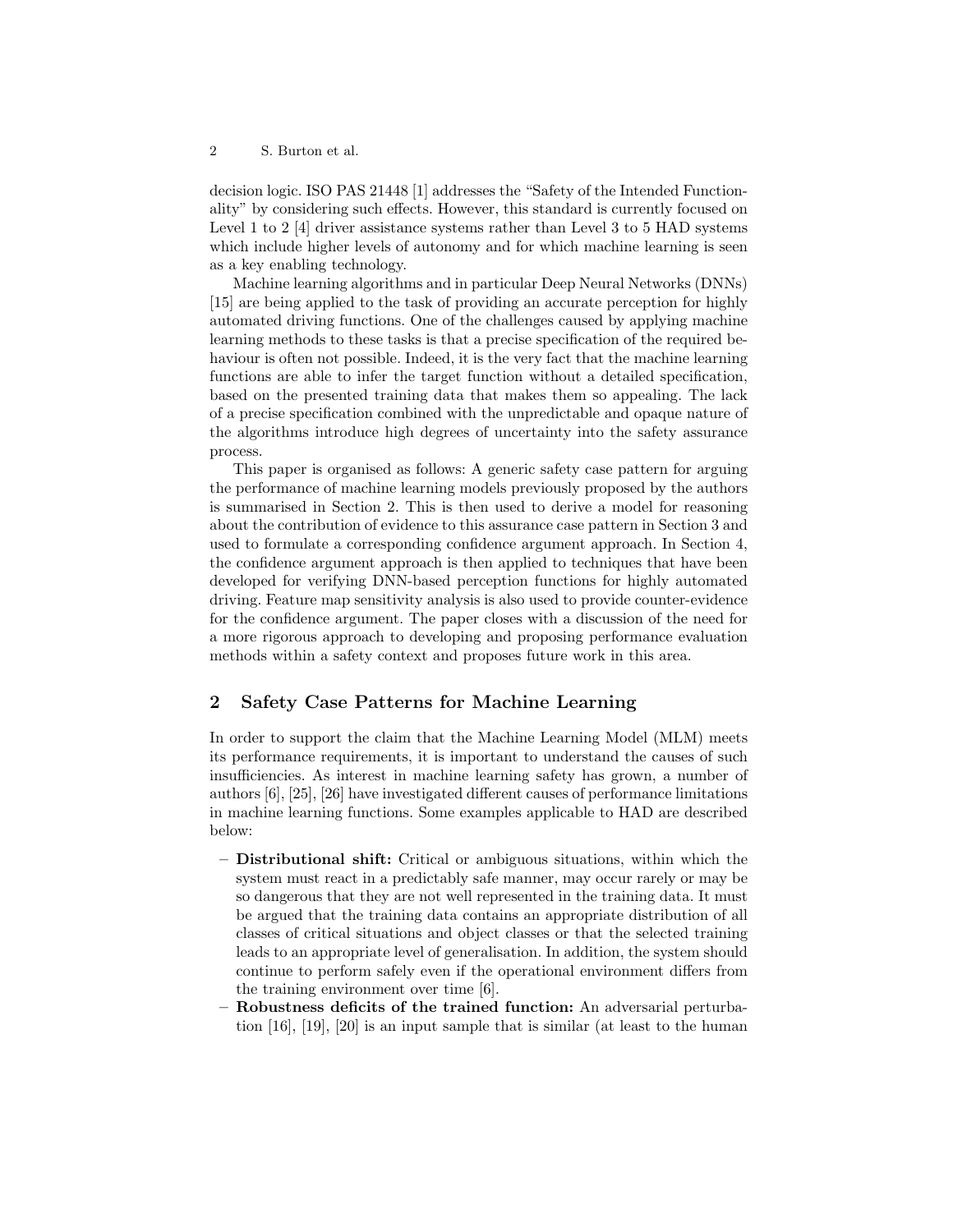eye) to other samples but that leads to a completely different categorisation with a high confidence value. It has been shown that such examples can be automatically generated and used to trick the network. The challenge, therefore, is to ensure that the machine learning algorithms focus on those properties of the inputs relevant to the target function without becoming distracted by irrelevant features. In other words, act within the same hierarchical dimensions as the target function [18].

– Differences between the training and execution platforms: When using machine learning to represent a function that is embedded as part of a wider system, the input to the neural network will have typically been processed by a number of elements already [25], such as lenses, image filters and buffering mechanisms. These elements may vary between the training and target execution environments leading to the trained function becoming dependent on hidden features of the training environment not relevant in the target system.



Fig. 1: Safety case pattern for machine learning model

Previous work by the authors as well as others have introduced concepts of applying assurance case structures to arguing the performance of an MLM within a safety-critical context [8], [17], [22]. Figure 1 describes a generic assurance case pattern for arguing the safety properties of a machine learning function (derived from the description in [23] using GSN [2]). This assurance case pattern is centered on discharging the claim that the MLM fulfills its safety properties (defined by benchmarks) to a required level of performance in a defined operation environment.

A contract-based approach to specifying safety properties of the MLM was proposed in [8], by which the MLM is specified as a component within its sys-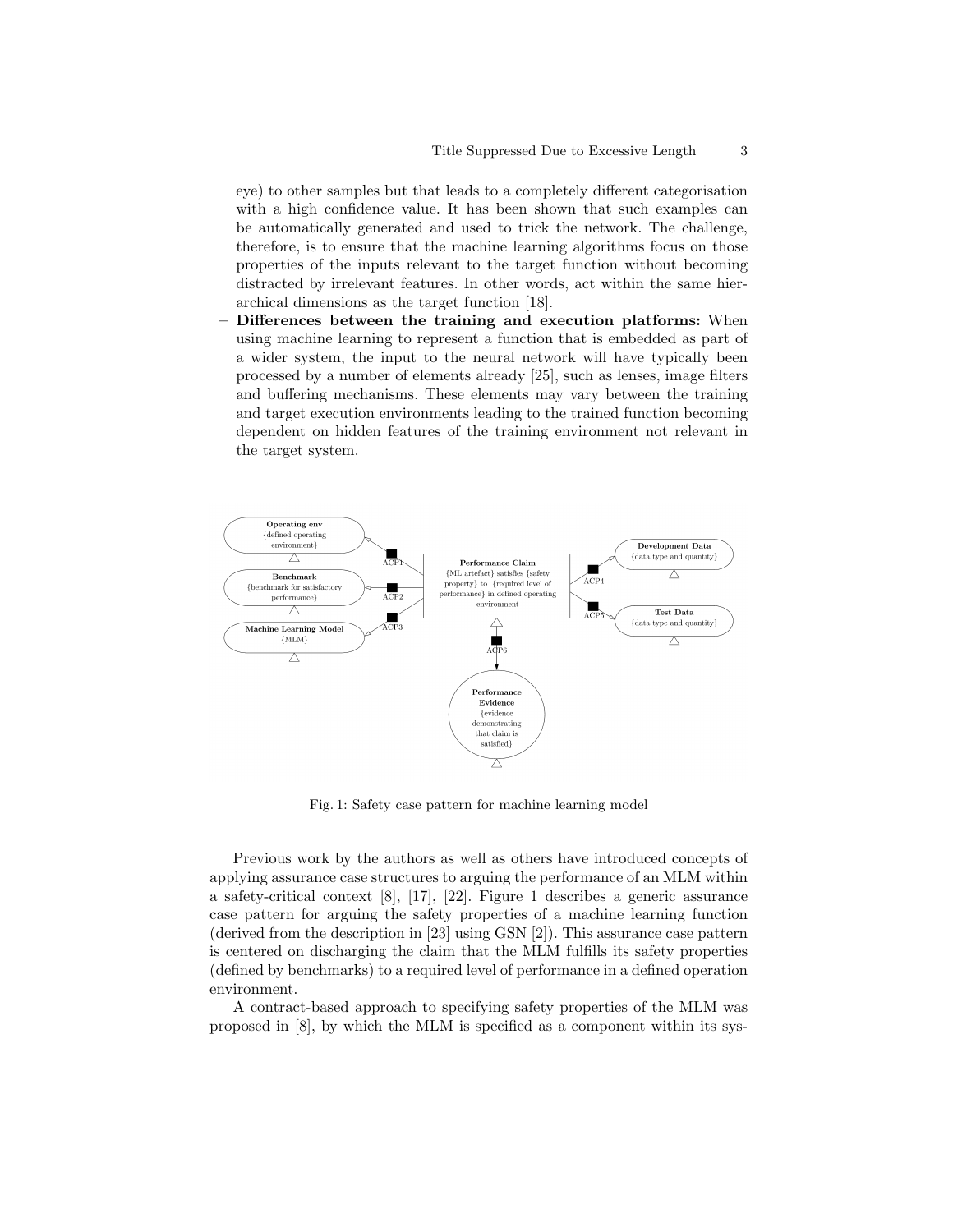tem context and defined by a set of assumptions on its operating environments under which certain safety guarantees (for example formulated as benchmark performance requirements) must hold. These performance requirements could include definitions of accuracy and failure rates to be achieved by the function. This allows for the assurance case for the MLM to focus on the safety-relevant properties of the trained function whilst the validity of the assumptions and appropriateness of the guarantees are discharged as part of a system level assurance activity.

In contrast to classical software-based approaches, existing safety standards do not define a set of accepted methods for evaluating the performance of machine learning in a safety critical context. Therefore during assessment and homologation, any proposed assurance case will inevitably lead to questions regarding the strength of argument presented and the relevance of the presented supporting evidence. Assurance Claim Points (ACPs) [12], indicated by the black squares in the pattern, are used to represent points in the argument where further assurance is required through the provision of a more detailed confidence argument. The confidence in the assurance case is therefore achieved by supporting the claims within the following ACPs. ACP1 and ACP2 must be supported by arguments that consider the overall system context [11], whilst  $ACPs$  3...6 are specific to the machine learning function. These confidence arguments can be then used to aid the certification process, especially where accepted best practice has yet to be defined.

- ACP1: Argument that the assumptions made on the operational design domain as well as on the interfaces to other technical components within the system are valid.
- $-$  ACP2: Argument that the benchmark performance requirements allocated to the guarantees of the safety contract for the MLM are sufficient to fulfill the overall system safety requirements.
- ACP3: Argument that the adopted training process and the choice of model and hyperparameters lead to a function that fulfills its requirements.
- ACP4: Argument that the training data are sufficient to lead to a MLM that fulfills its performance requirements.
- $-$  **ACP5**: Argument that the test data that is used is sufficient to support the performance claim.
- ACP6: Argument that the performance evidence generated from the test data is sufficient to support the performance claim.

# 3 Confidence Arguments for Performance Evidence

In this section we develop the concept of performance evidence confidence. This confidence argument will then support the claim that the provided evidence sufficiently supports the performance claim. In order to derive the set of conditions to be discharged by the confidence arguments we introduce a number of definitions, which will be defined in the set of equations below. These definitions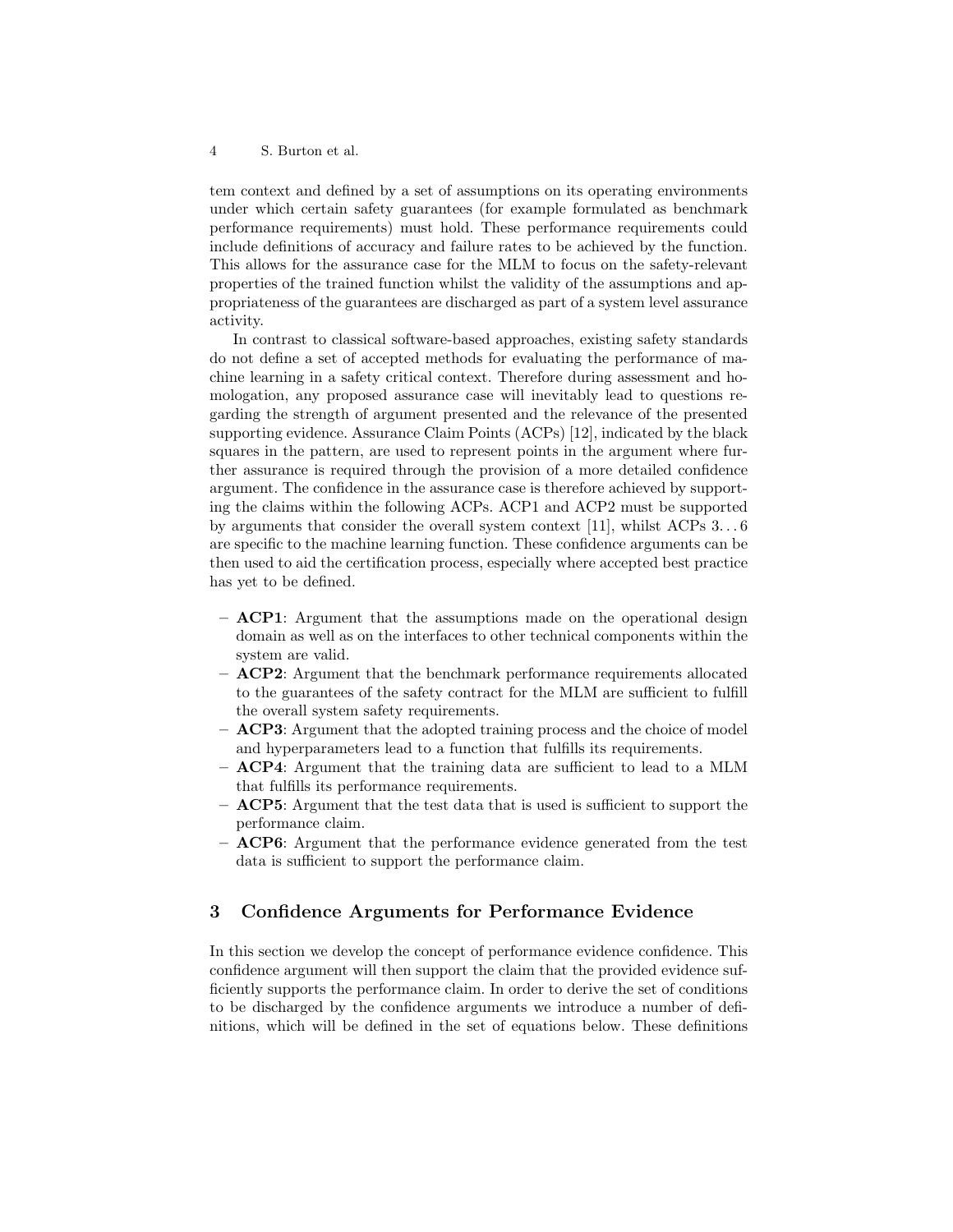are used here to illustrate the relationships between elements of the assurance case in order to stimulate a discussion regarding under what conditions these relationships hold true and as such the authors do not intend the definitions to necessarily form a mathematically complete model. In general, the performance claim can be formulated as a simple equivalence between the specified behaviour of the system and actual behaviour.

$$
\forall i \in I.M(i) = T(i) \tag{1}
$$

Where  $i$  is a sample from the actual input domain  $I, M$  represents the trained model and  $T$  the specification (or ground truth) for a given input. In other words, for all possible inputs of the input domain, the implementation provides the same result as the specification. The application of the design-by-contract approach allows us to formulate a more restrictive form of equivalence that constrains the input space that fulfills the set of assumptions and limits the properties of interest to those formulated in the guarantees. This can be formulated as follows:

$$
\forall i \in I. A(i) \Rightarrow G(i, M(i)) \tag{2}
$$

In other words, for all possible inputs in the domain that fulfill the set of explicitly specified assumptions A, the implementation provides a result that meets the safety guarantees  $G$  for the given inputs.

Equation 2 can now also be used to define the concept of Contract Performance by defining the conditional probability of a safety contract being fulfilled over the set of inputs that fulfill its assumptions A. The assurance case claim that the machine learning function fulfills its guarantees  $G$  with a conditional probability  $(\rho)$  can therefore be defined as follows:

$$
\forall i \in I. \rho(G(i, M(i)) | A(i)) > ContractPerformance
$$
\n(3)

The confidence argument that a given evidence leads to an adequate assessment of the actual performance of the machine learning function can therefore be couched in terms of the relationship between the measurement provided by the evidence and the actual contract performance as described in Equation 3. In order to perform this comparison, it is necessary to define a measurement value threshold (*MeasurementTarget*) provided by the evidence  $E$  that, if reached, is postulated to imply that the ContractPerformance target is met. This allows for the following definition of EvidenceContribution to the safety case performance claim:

$$
\forall i \in I, \exists S \subseteq I, \forall j \in S.
$$
  
(A(j) \land (E(S) > MeasurementTarget))  $\Rightarrow$   

$$
\rho(G(i, M(i))|A(i)) > ContractPerformance
$$
 (4)

Where  $E$  is a function that takes as input a set of samples  $(S)$  from the input domain that meet the defined set of assumptions and returns a quantifiable measure that can be compared against a target value. In its simplest form, E could represent simply tests on selected inputs and return the proportion of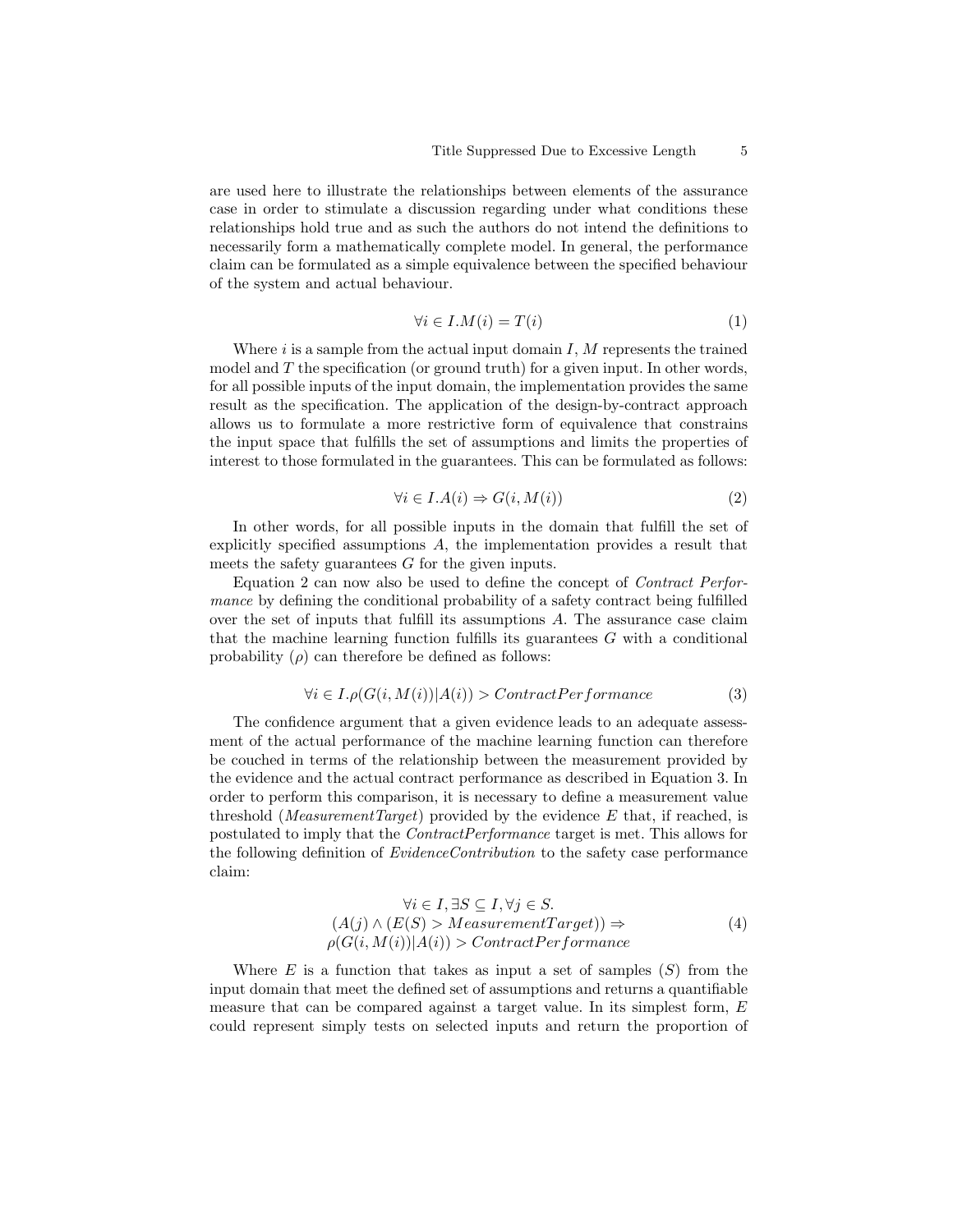tests that passed. The testing problem could thus be formulated as finding some minimum subset  $S$  of the input domain to use as test data such that whenever the test results pass a pre-defined target, then the performance over the entire valid input space meets the contract performance.

E could also represent a more indirect measure that is used to infer the performance of the machine learning function such as the robustness towards adversarial perturbations. The definition of EvidenceContribution can also be extended to combine a number of different evidences which must all fulfill their measurement targets in order to imply that the *ContractPerformance* is met, thus allowing for combining of a mixture of techniques and measurements into E and MeasurementTarget.

The definition of *EvidenceContribution* allows us to identify several claims that need to be made as part of the confidence arguments ACP5 and ACP6 as described in Section 2. ACP5 can be strengthened by providing evidence to support the claims:

- The sample set used to provide performance evidence is capable of detecting faults in the machine learning function that would lead to a violation of performance requirements.
- The sample set is representative of the input domain and the application of the performance evaluation on this sample set leads to a representative indication of the measurement target for the entire domain.

ACP6 can be strengthened by providing evidence to support the claims:

- $-$  There is a demonstrable correlation between the *MeasurementTarget* and the ContractPerformance.
- The measurements based on the sample set can be extrapolated to provide an indication of the expected performance for the entire input domain even in the case of root unknown causes of insufficiencies (in ISO PAS 21448 defined as unknown triggering events).

## 4 Case Study

In this section we apply the assurance case structure described above to the pedestrian recognition case study introduced in [10] and demonstrate how arguments regarding typical performance evaluation techniques can be strengthened or refuted. The performance requirements of the function used for the case study can be summarised as follows:

- Pedestrians of width X pixels and height Y pixels are classified.
- Pedestrians are detected if C% of the person is occluded.
- There are less than FP% of false positive classifications per frame.
- There are less than FN% of false negative classifications per frame.
- Vertical deviation from the ground truth is less than V pixels.
- Horizontal deviation from the ground truth is less than H pixels.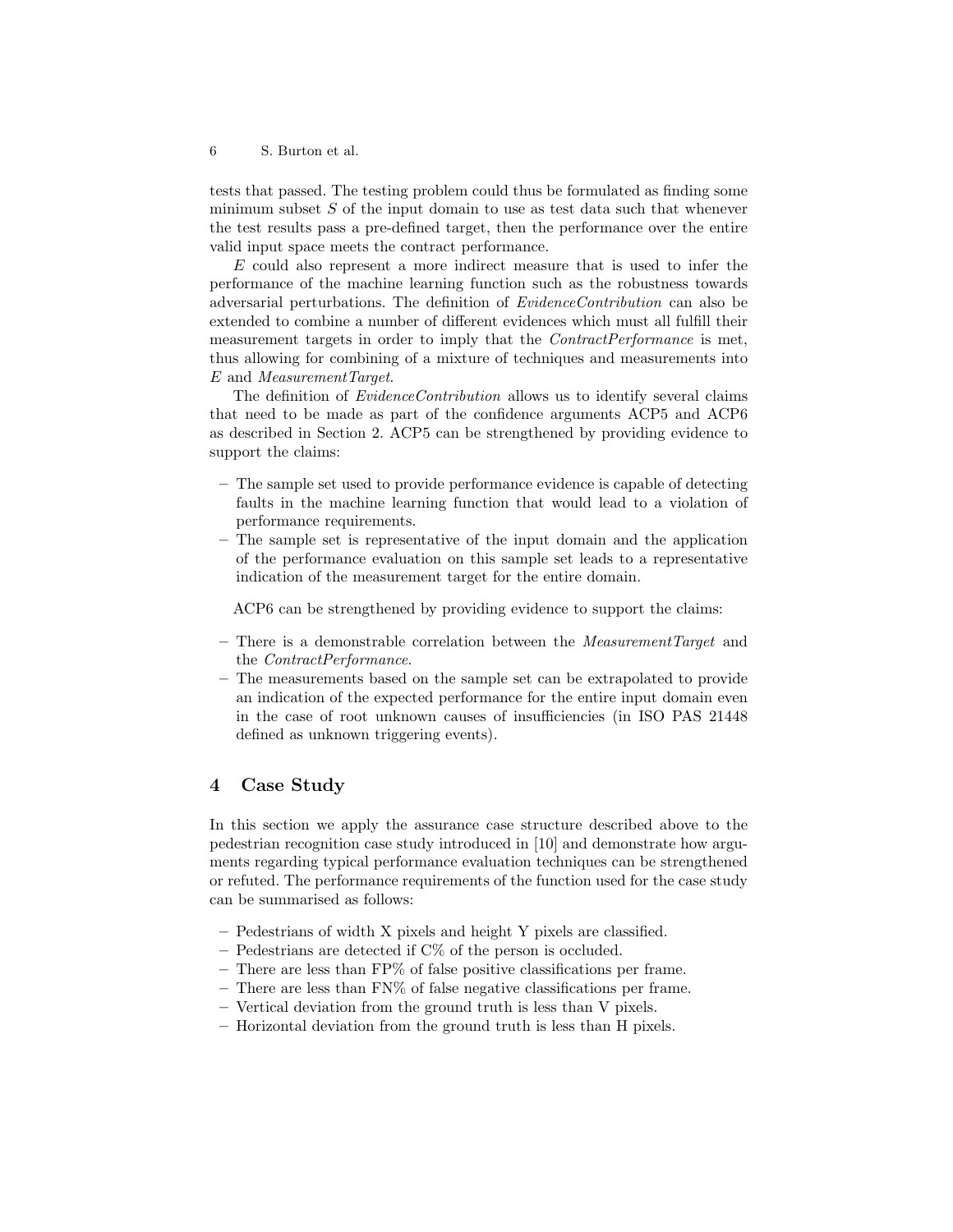

Image example from CityPersons including the ground truth as green bounding boxes [27]

Lower part of predictions are masked. The woman is predicted correctly, while the road sign is a false positive.

Fig. 3: Image example from CityPersons [27] with ground truth and partly masked

For the purpose of our case study we focus on the requirement that pedestrians should be detected even if certain portions of the person are occluded. This is based on the assumption that in the operating environment pedestrians may be partially occluded by objects such as street furniture or baby strollers. A typical approach to collecting performance evidence for such requirements would be to ensure that the test data contained examples of occluded and non-occluded persons. This would lead to the following instantiation of Equation 4 to describe the relationship between the testing approach and the performance claim:

> $\forall i \in I, \exists Testset \in \subseteq I, \forall j \in Testset.$  $(A_{oclusion}(j) \land TestSPased(Testset) > TestBenchmark) \Rightarrow$  $\rho(G(i, M(i))|A_{occlusion}(i)) > ContractPerformance$ (5)

Where  $A_{\text{occlusion}}$  describes assumptions on the input data including that pedestrians may be occluded and  $TestsPassed$  is the evidence function that returns the proportion of tests passed based on the sample set Testset which also includes occluded persons. The Guarantee function  $G$  here represents the combination of performance requirements described above where *ContractPerformance* defines the required level of conditional probability that the performance requirements are met in the field (overall target failure rate).  $TestBenchmark$ represents a target proportion of the tests that should pass as part of the release process for the Machine Learning function. In reality, a set of assumptions and evidence measures would be combined to evaluate the performance requirements, not just relying on assumptions regarding occluded persons. In order to evaluate the confidence arguments related to "Adequacy of the sample set to discover faults" and "Representativeness of the sample set", we applied an experimental approach to investigate the correlation between occlusion of parts of the pedestrian and activations within the DNN. In [9] a visualization technique was introduced that gives insight into intermediate feature layers of a DNN. This method demonstrates which input pattern of the image causes the activation of a particular feature map. In our experiment, we use the same diagnostic method to trace the feature map activities back to the input pixel space [9]. For this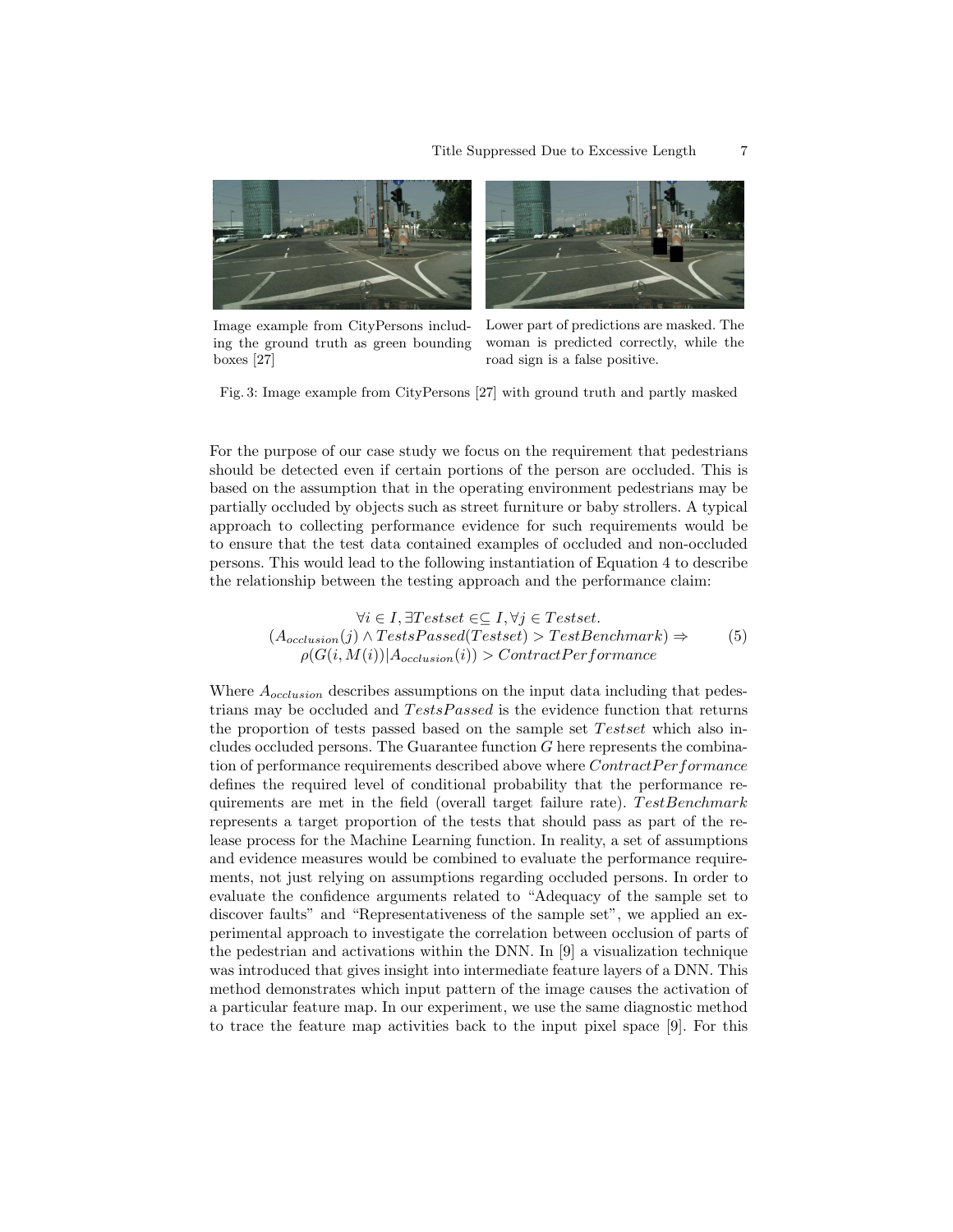|                       | Output | Activation for                                 | Activation for |
|-----------------------|--------|------------------------------------------------|----------------|
| Layer Name            |        | Channel No. human lower part, human lower part |                |
|                       |        | unmasked Image                                 | masked Image   |
| $fire5/expand3x3$ 108 |        | 80.68\%                                        | 25.0%          |
| maxpool <sub>5</sub>  | 236    | 84.81\%                                        | 25.0%          |
| fire6/squeezelx15     |        | 81.62%                                         | 14.67%         |
| fire6/expand3x372     |        | 84.63%                                         | $5.0\%$        |
| fire6/concat          | 264    | 84.63%                                         | 25.0%          |
| fire7/expand3x374     |        | 80.29%                                         | 19.67%         |
| fire7/concat          | 266    | 80.29%                                         | 17.67%         |
| fire8/concat          | 20     | 85.3%                                          | 18.33%         |
| fire8/concat          | 165    | 80.52%                                         | 21.67%         |
| fire9/squeezelx1 49   |        | 80.95%                                         | 20.5%          |

Table 1: Sensitivity analysis of feature maps for unmasked images and masked lower part of pedestrians. Chosen layers are mainly activated for lower part of pedestrians.

purpose, we trained a Squeeznet [14] on CityPersons [27]. We then evaluated the resulting activation map not only manually, but also statistically.

For our experiment, we apply the diagnostic method to search for the feature maps which are activated by the lower part of the body by investigating the activation map [9]. After identifying the relevant feature maps, we verify this dependency through statistical evaluation. We mask the lower 50% of all detected pedestrians from the CityPersons data set, as shown in Figure 3, and compare the activations against unmasked images. If the feature map is activated, the mean pixel value of the lower part of the bounding box in the activation map  $ActiveMap_{lowBB}$  is higher than the mean pixel value of the total activation map  $ActiveMap_{total}$ . Eq.: 6 describes the activation of the feature map:

$$
\frac{\sum_{p=1}^{#ActiveMap_{lowBB}}{ActiveMap_{lowBB}[p]}}{\sum_{p=1}^{#ActiveMap_{lowBB}}{}} > \frac{\sum_{d=1}^{#ActiveMap_{total}}{ActiveMap_{total}[d]}}{(6)}
$$

The sensitivity analysis in Table 1 is conducted on the Munich test data set of CityPersons[27] with 383 images. The layers are mainly activated, when the lower part of the detected pedestrian is visible (third column). However, they are less activated, when the lower part is masked (forth column in Table 1). This analysis confirms the activation of the feature map is particularly sensitive to the visibility of the lower part of body. Consequently, we provide evidence that the relevant feature map for detecting the lower body is not activated, when the lower body is masked. Evaluation only on the prediction would not reveal what caused each prediction. This leads us to reassess the potential of the test data sets at detecting faults related to occlusion of different body parts. Furthermore, this sensitivity analysis can be now extended to other feature maps to find additional weaknesses in the DNN and identify suitable counter-measures. These could include the retraining of particular layers or of the whole DNN.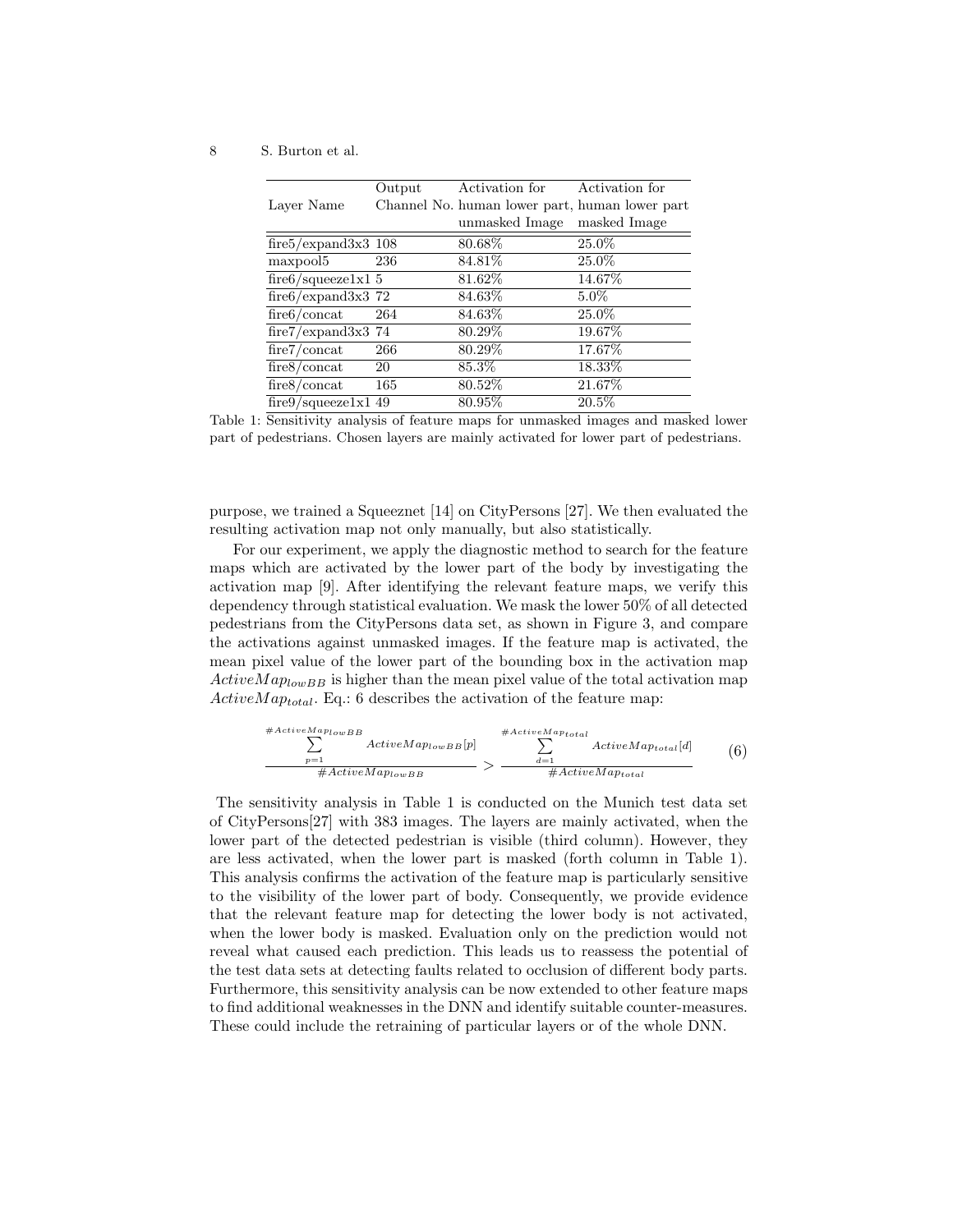| Confidence | Description                                                                               |
|------------|-------------------------------------------------------------------------------------------|
| Argument   |                                                                                           |
|            | Adequacy to Test data sets can give an overall evaluation of performance. However,        |
|            | discover faults they do not necessarily reveal specific systematic performance issues     |
|            | (such as undue focus on lower body when detecting pedestrians). In                        |
|            | addition, this technique is not well suited to uncover robustness issues                  |
|            | of the trained function.                                                                  |
|            | Measurement Faults discovered when applying the test data set directly indicate           |
| relevance  | weaknesses in the trained model with respect to realistic input data.                     |
|            | However, issues regarding differences between the target environment                      |
|            | and environment used to collect training and test data must also be                       |
|            | addressed.                                                                                |
|            | Sample set is The test data set is likely to contain similar biases caused by scalable    |
|            | representative oversight, distributional shift to that of the training data. In addition, |
|            | the sample set may be representative of the distribution of features                      |
|            | in the input domain, however this may not guarantee the detection of                      |
|            | critical rarely occurring corner cases.                                                   |
|            | Extrapolation The performance targets that can be argued are limited with respect         |
| of results | to the size and distribution of the data set and are not focused towards                  |
|            | particular causes of insufficiencies.                                                     |

Table 2: Summary of confidence claims for test data sets

### 5 Evaluation of Performance Evidence Approaches

Based on the confidence argument structure described in Section 3, we can now assess performance evaluation techniques regarding their contribution to the performance claim that a particular MLM fulfills its performance criteria. Table 2 summarises an evaluation of confidence case elements for testing based on test data sets including some insights provided by the case study described above. This analysis highlights several of the weaknesses associated with test data driven verification of machine learning functions and demonstrates the need for strong supporting evidence in the confidence argument to ensure that issues such as fault coverage and sample set representativeness are addressed.

A key weakness associated with such techniques is their apparent inability to detect robustness deficits that may not be related to feature dimensions directly relevant to the properties of the operating environment of interest.

Next, we assess confidence arguments for techniques that analyse the robustness of a trained function against adversarial perturbations, and in particular those that make use of introspection techniques. In Table 3 we investigate the concept outlined in [13]. In this approach, the robustness of the trained network is verified by demonstrating that regions within the input space exhibit a similarity within the activation network such that misclassifications in the case of adversarial inputs cannot occur, where the adversarial inputs may be deliberately manipulated or due to other effects such as sensor noise.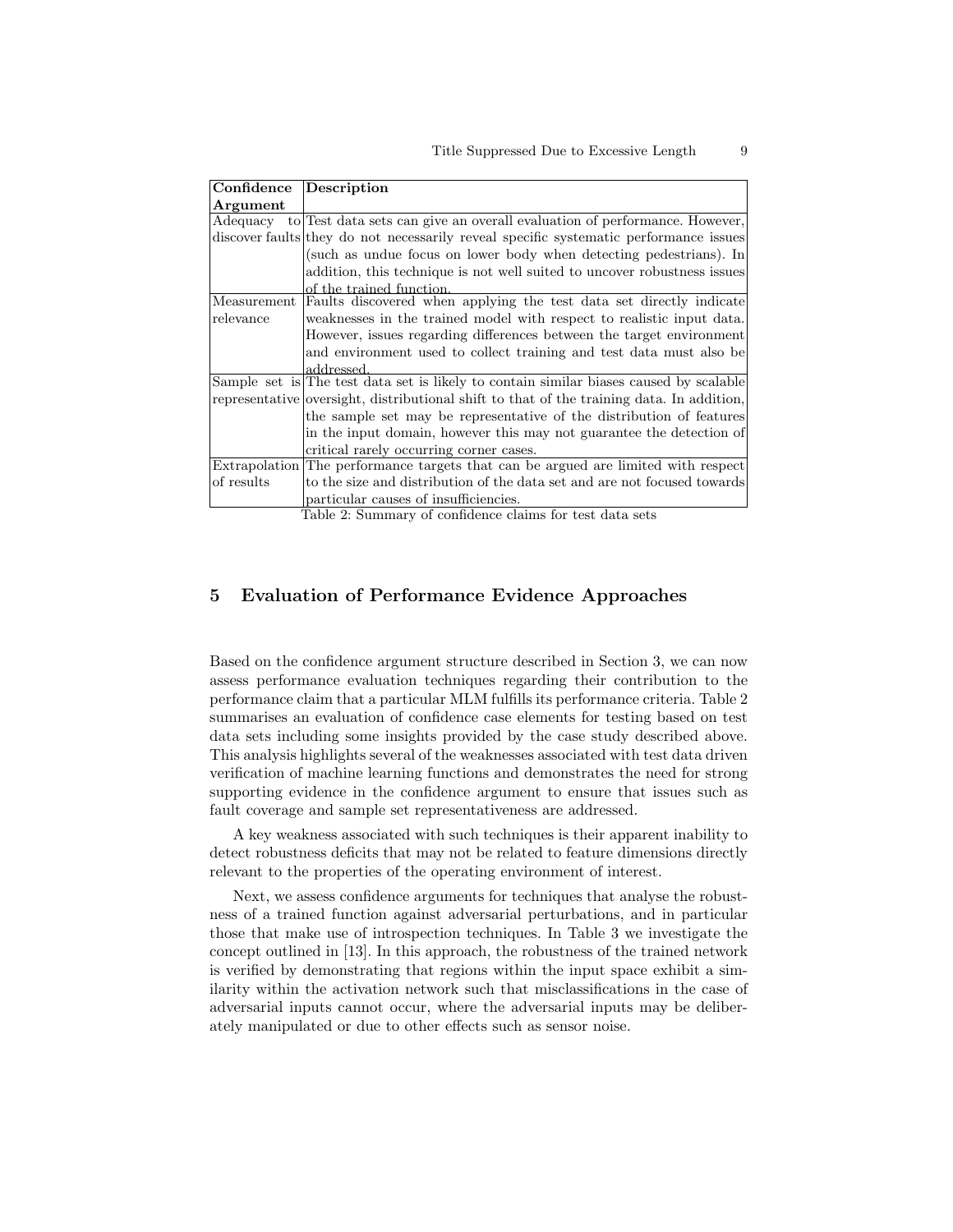| Confidence                      | Description                                                                           |
|---------------------------------|---------------------------------------------------------------------------------------|
| Argument                        |                                                                                       |
|                                 | Adequacy to The analysis focuses on faults caused by adversarial perturbations that   |
|                                 | discover faults exploit robustness deficits in the trained function. A fault model is |
|                                 | defined in the form of perturbations against which the trained function               |
|                                 | shall be robust and the region within the input space in which the                    |
|                                 | perturbations are deemed relevant.                                                    |
| Measurement                     | The technique relies on a number of assumptions to allow for a tractable              |
| relevance                       | analysis. These include the relevance of features within (hidden) layers              |
|                                 | of the network and the size of the regions to be analysed (amount of                  |
|                                 | perturbation). The correlation between the parameters of the analysis                 |
|                                 | and their relevance to the overall performance in relation to the actual              |
|                                 | <i>ContractPerformance</i> is unclear.                                                |
|                                 | Sample set is The technique performs an exhaustive search of particular regions of    |
|                                 | representative the neural network. The analysis is sound for a given bounded input    |
|                                 | space region. However the analysis is only performed for specific images.             |
|                                 | Therefore the results will depend greatly on the selection of the images              |
|                                 | as a starting point for the analysis.                                                 |
|                                 | Extrapolation Due to the uncertainty regarding the relevance of the performance mea-  |
| of results                      | surement and the representativeness of the sample set, a method for                   |
|                                 | extrapolating the results of the performance evaluation across the en-                |
|                                 | tire input domain was unclear and is likely to rely on a number of                    |
| $\sim$ 11.<br>$\Omega$ $\Omega$ | specific assumptions and constraints.<br>$^{\circ}$ 1                                 |

Table 3: Summary of confidence claims for analysing robustness against adversarial perturbations [13]

#### 6 Summary and future work

This paper has shown that existing approaches to evaluating the performance of machine learning in the context of safety-related automated driving functions provide evidence of only limited value for a safety assurance case. This is admittedly a non-trivial task and as yet no industry consensus or standards exist regarding which combination of techniques should be applied for the performance evaluation of such functions. An approach was provided for constructing confidence arguments for performance evaluation techniques which could be used in future work to demonstrate their contribution to the assurance case and the conditions under which the contributions are valid. The approach was used to evaluate a pedestrian recognition function and sensitivity analysis of feature maps was used to highlight weaknesses in the trained function and also to reflect on the contribution of typical performance evaluation techniques.

The evaluations described in Section 5 highlight the fact that each individual performance evaluation technique is limited according to a certain set of constraints and assumptions. By better understanding these, for example through the use of techniques such as sensitivity analysis of feature maps (as described in our experiment), introspection methods [21, 5], fault injection [24], mutation testing [7], a combination of evidence may be found that provides a convincing argument that the performance requirements are met. Explicitly evaluating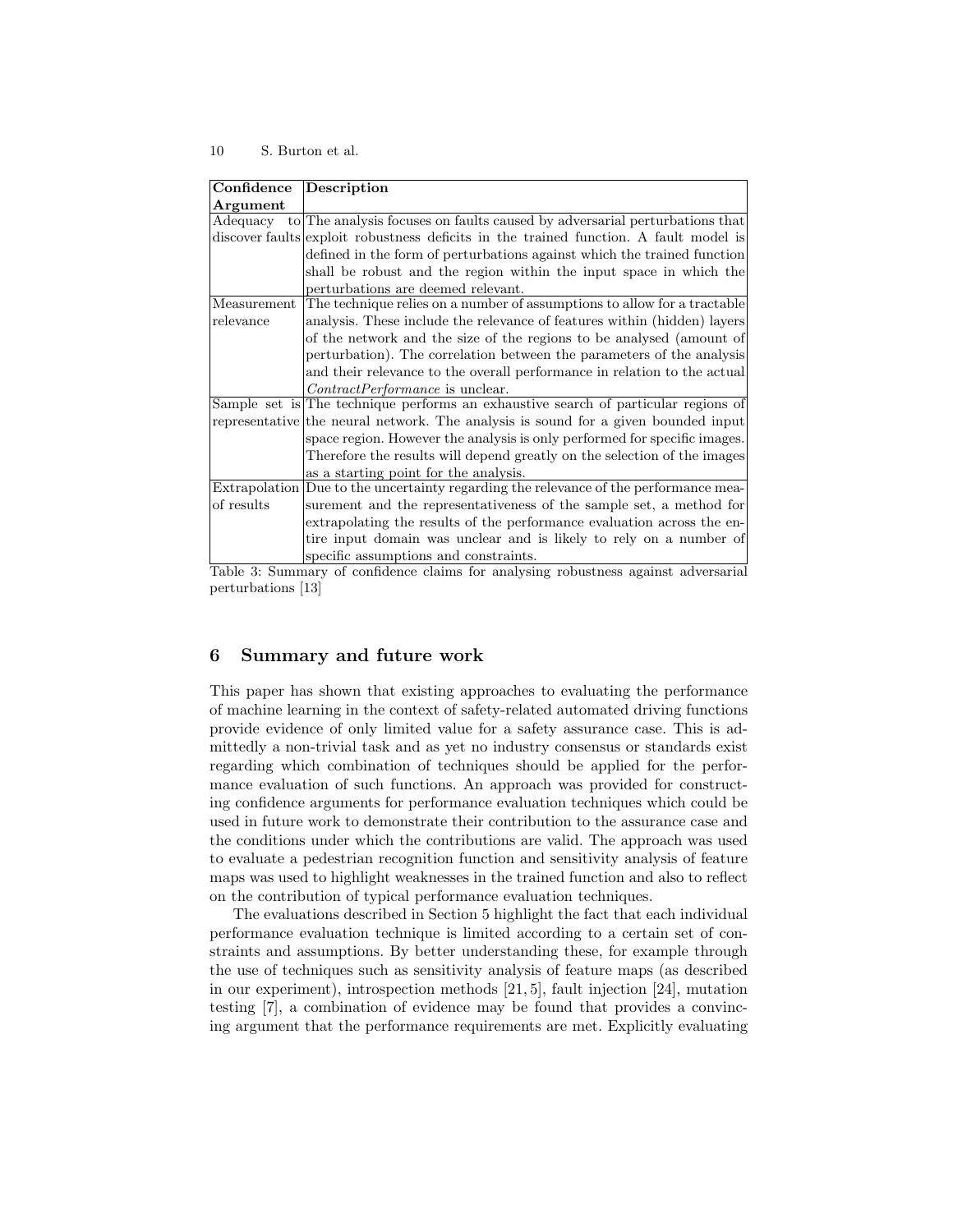the machine learning approach and its performance evaluation measure against the set of claims defined in the assurance claim points leads to a greater level of confidence that the performance requirements have been met. This in turn can provide additional support for safety assessment and certification activities, especially in the absence of accepted best practice and standards.

Future work will focus on deepening the understanding of insufficiencies in the MLMs by performing sensitivity analysis for a wider range of features whilst providing stronger confidence arguments for any proposed evidence to support the performance claim. The authors also propose the use of confidence arguments in future standardisation efforts in order to better motivate the contribution of particular evaluation techniques, or to provide a framework by which the use of any particular combination of techniques can be justified for a particular system context.

#### References

- 1. ISO/PRF PAS 21448: Road vehicles safety of the intended functionality. Tech. rep., International Standards Organisation (ISO), Geneva (2011)
- 2. Goal structuring notation community standard version 2. Tech. rep., Assurance Case Working Group (ACWG), https://scsc.uk/r141B:1?t=1, accessed on 04/05/2019 (2018)
- 3. ISO 26262: Road vehicles functional safety, second edition. Tech. rep., International Standards Organisation (ISO), Geneva (2018)
- 4. SAE j3016: Surface vehicle recommended practice, (r) taxonomy and definitions for terms related to driving automation systems for on-road motor vehicles. Tech. rep., SAE International, Geneva (2018)
- 5. Alsallakh, B., Jourabloo, A., Ye, M., Liu, X., Ren, L.: Do convolutional neural networks learn class hierarchy? CoRR abs/1710.06501 (2017), http://arxiv.org/abs/1710.06501
- 6. Amodei, D., Olah, C., Steinhardt, J., Christiano, P., Schulman, J., Mané, D.: Concrete problems in ai safety. arXiv preprint arXiv:1606.06565 (2016)
- 7. Baker, R., Habli, I.: An empirical evaluation of mutation testing for improving the test quality of safety-critical software. IEEE Transactions on Software Engineering 39(6), 787–805 (2012)
- 8. Burton, S., Gauerhof, L., Heinzemann, C.: Making the case for safety of machine learning in highly automated driving. In: International Conference on Computer Safety, Reliability, and Security. pp. 5–16. Springer (2017)
- 9. Chollet, F.: Deep Learning with Python. Manning Publications Co., Greenwich, CT, USA, 1st edn. (2017), chapter: 5.4.1. Visualizing intermediate activations
- 10. Gauerhof, L., Munk, P., Burton, S.: Structuring validation targets of a machine learning function applied to automated driving. In: International Conference on Computer Safety, Reliability, and Security. pp. 45–58. Springer (2018)
- 11. Hawkins, R., Habli, I., Kelly, T.: The principles of software safety assurance. In: 31st International System Safety Conference (2013)
- 12. Hawkins, R., Kelly, T., Knight, J., Graydon, P.: A new approach to creating clear safety arguments. In: Advances in systems safety, pp. 3–23. Springer (2011)
- 13. Huang, X., Kwiatkowska, M., Wang, S., Wu, M.: Safety verification of deep neural networks. In: International Conference on Computer Aided Verification. pp. 3–29. Springer (2017)